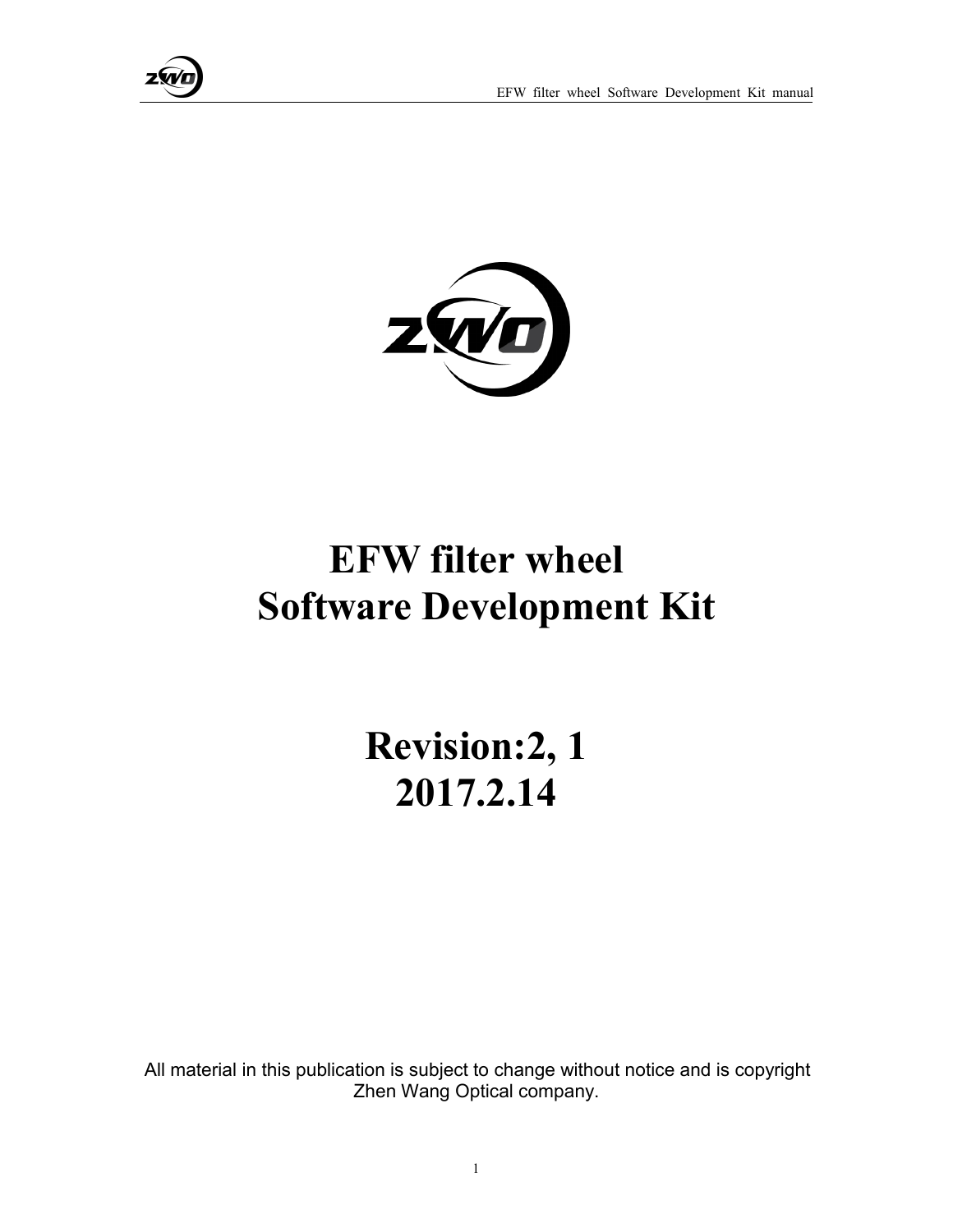

## **Table of Contents**

| 1 Introduction |  |
|----------------|--|
|                |  |
|                |  |
|                |  |
|                |  |
|                |  |
|                |  |
|                |  |
|                |  |
|                |  |
|                |  |
|                |  |
|                |  |
|                |  |
|                |  |
|                |  |
|                |  |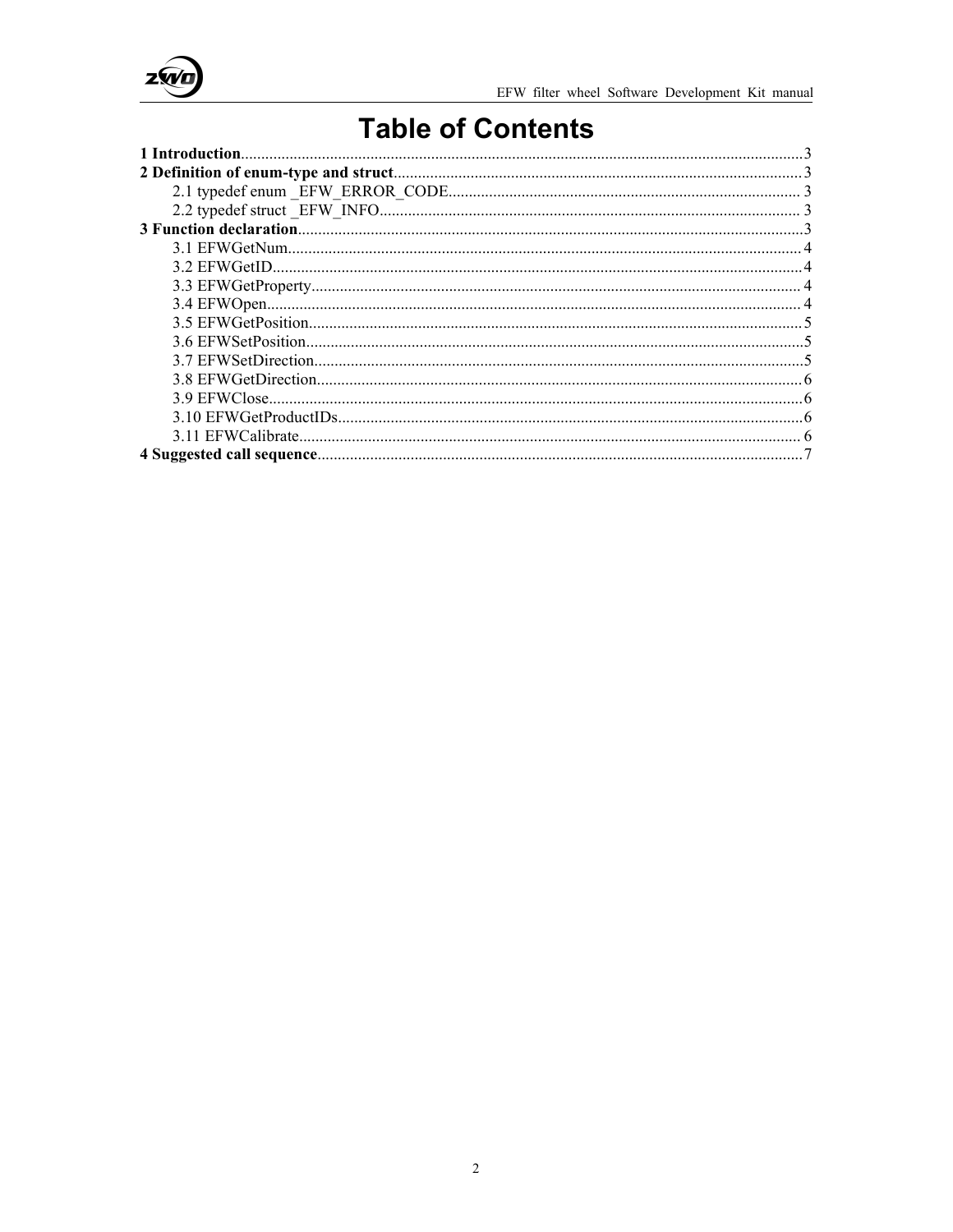



### <span id="page-2-0"></span>**Change History**

| Change date | $\cdot$ $\cdot$<br>revision | comment                        |
|-------------|-----------------------------|--------------------------------|
| 2017.2.14   | 4.1                         | Add API EFWCalibrate           |
| 2016.11.15  | 2.0                         | Add EFW ERROR CODE:            |
|             |                             | EFW ERROR CLOSED               |
|             |                             | Add EFWGetProductIDs           |
|             |                             | EFWOpen: change argument to ID |

#### **1 Introduction**

This SDK is used to operate EFW serial filter wheel, can be used by  $C, C^{++}, C^{+}$  and other develop tools, is suit for Windows, Linux, OSX operating system of x86 and x64.

Header file: EFW\_filter.h

Under Windows the import library and dynamic library: EFW\_filter.lib、EFW\_filter.dll Under Linux the dynamic library and static library: EFW\_filter.so、EFW\_filter.a Under OSX the dynamic library and static library: EFW\_filter.dylib、EFW\_filter.a Installation method:

Under Windows, extract the downloaded zip file to any directory, and add DLL's path to system environment variables, sometimes logout and re-login is required

#### **2 Definition of enum-type and struct**

2.1 typedef enum \_EFW\_ERROR\_CODE

```
\{EFW SUCCESS = 0,
   EFW_ERROR_INVALID_INDEX, EFW_ERROR_INVALID_ID, EFW_ERROR_INVALID_VALUE, EFW_ERROR_CLOSED, //not opened
   EFW_ERROR_REMOVED, //failed to find the filter wheel, maybe the filter wheel has been
removed
   EFW_ERROR_MOVING,//filter wheel is moving
   EFW_ERROR_GENERAL_ERROR,//other error
   EFW_ERROR_CLOSED, EFW ERROR END = -1}EFW_ERROR_CODE;
   Returned error code
2.2 typedef struct _EFW_INFO
\{int ID;
   char Name[64];
   int slotNum;
} EFW_INFO;
```
Filter wheel information

#### **3 [Function](javascript:void(0);) [declaration](javascript:void(0);)**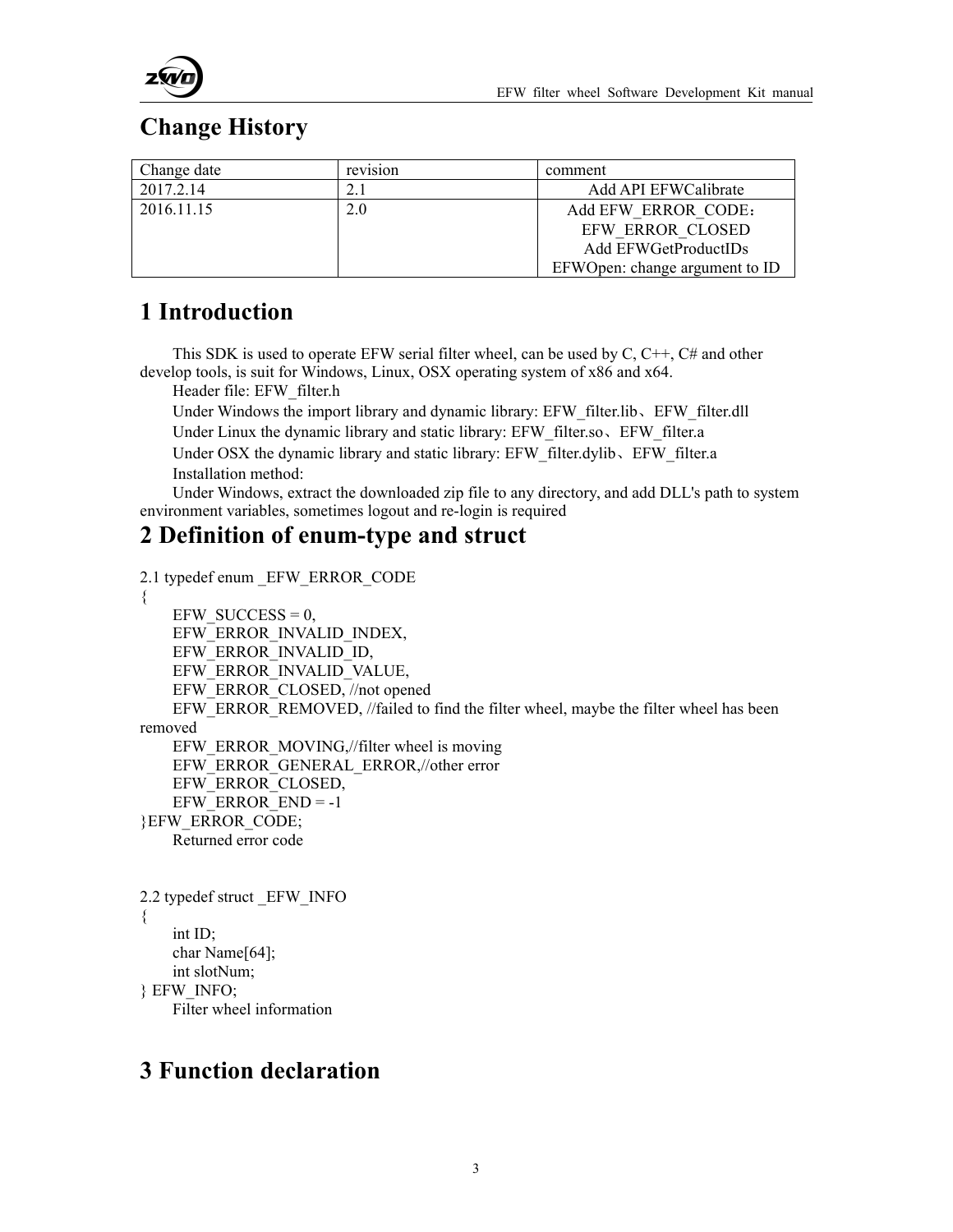

<span id="page-3-0"></span>3.1 EFWGetNum Syntax: int EFWGetNum() Descriptions: This should be the first API to be called, get number of connected EFW filter wheel, call this API to refresh device list if EFW is connected or disconnected

Return: number of connected EFW filter wheel. 1 means 1 filter wheel is connected.

3.2 EFWGetID Syntax: EFW\_ERROR\_CODE EFWGetID(int index, int\* ID) Descriptions: Get ID of filter wheel

Paras:

int index: the index of filter wheel, from 0 to  $N - 1$ , N is returned by EFWGetNum()

int\* ID: pointer to ID. if the filter wheel is not opened, the ID is negative, otherwise the ID is a unique integer between 0 to EFW\_ID\_MAX - 1, after opened, all the operation is base on this ID, the ID will not change before the filter wheel is closed.

Return: EFW\_ERROR\_INVALID\_INDEX: index value is invalid EFW\_SUCCESS: operation succeeds

3.3 EFWGetProperty Syntax: EFW\_ERROR\_CODE EFWGetProperty(int ID, EFW\_INFO \*pInfo)

Descriptions: Get property of filter wheel.

Paras: int ID: the ID of filter wheel

EFW INFO \*pInfo: pointer to structure containing the property of EFW

Return: EFW\_ERROR\_INVALID\_ID: invalid ID value EFW\_ERROR\_CLOSED: the filter wheel is closed EFW\_ERROR\_MOVING: slot number detection is in progress, generally this error will happen soon after filter wheel is connected. EFW\_SUCCESS: operation succeeds

3.4 EFWOpen Syntax: EFW\_ERROR\_CODE EFWOpen(int ID) Descriptions: Open filter wheel

Paras: int ID: the ID of filter whee

Return: EFW\_ERROR\_INVALID\_ID: invalid ID value EFW\_ERROR\_GENERAL\_ERROR: number of opened filter wheel reaches the maximum value.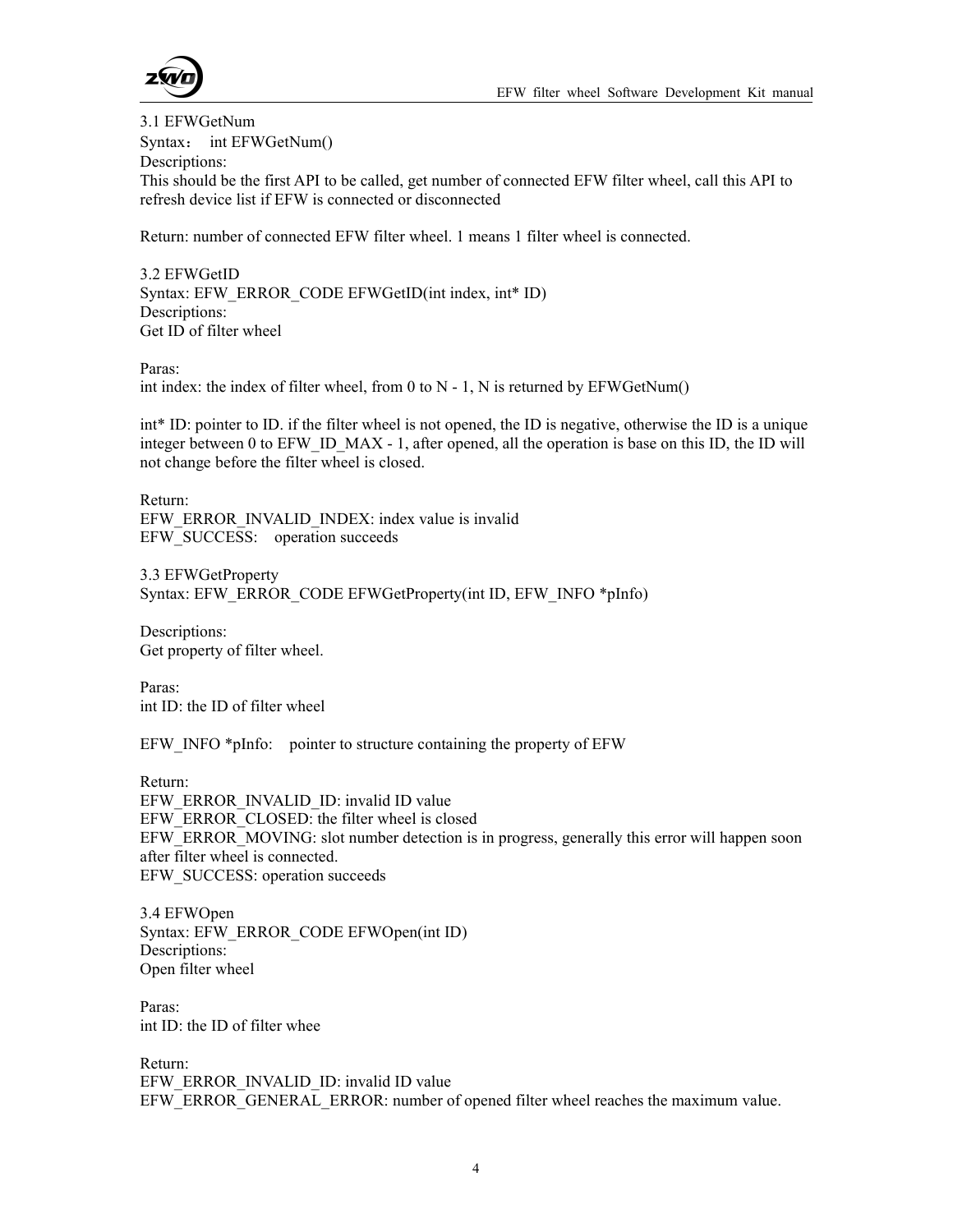

<span id="page-4-0"></span>EFW\_ERROR\_REMOVED: the filter wheel is removed. EFW\_SUCCESS: operation succeeds

3.5 EFWGetPosition Syntax: EFW\_ERROR\_CODE EFWGetPosition(int ID, int \*pPosition)

Descriptions: Get position of slot

Paras: int ID: the ID of filter wheel

int \*pPosition: pointer to slot position, this value is between 0 to M - 1, M is slot number this value is -1 if filter wheel is moving

Return: EFW\_ERROR\_INVALID\_ID: invalid ID value EFW\_ERROR\_CLOSED: the filter wheel is closed EFW\_SUCCESS: operation succeeds EFW\_ERROR\_ERROR\_STATE: filter wheel is in error state

3.6 EFWSetPosition Syntax: EFW\_ERROR\_CODE EFWSetPosition(int ID, int Position)

Descriptions: Set position of slot

Paras: int ID: the ID of filter wheel

int Position: slot position, this value is between 0 to M - 1, M is slot number

Return: EFW\_ERROR\_INVALID\_ID: invalid ID value EFW\_ERROR\_CLOSED: the filter wheel is closed EFW\_SUCCESS: operation succeeds EFW\_ERROR\_INVALID\_VALUE: Position value is invalid EFW\_ERROR\_MOVING: filter wheel is moving, should wait until idle EFW\_ERROR\_ERROR\_STATE: filter wheel is in error state

3.7 EFWSetDirection Syntax: EFW\_ERROR\_CODE EFWSetDirection(int ID, bool bUnidirectional) Descriptions: Set unidirection of filter wheel

Paras: int ID: the ID of filter wheel

bool bUnidirectional: if set as true, the filter wheel will rotate along one direction

Return: EFW\_ERROR\_INVALID\_ID: invalid ID value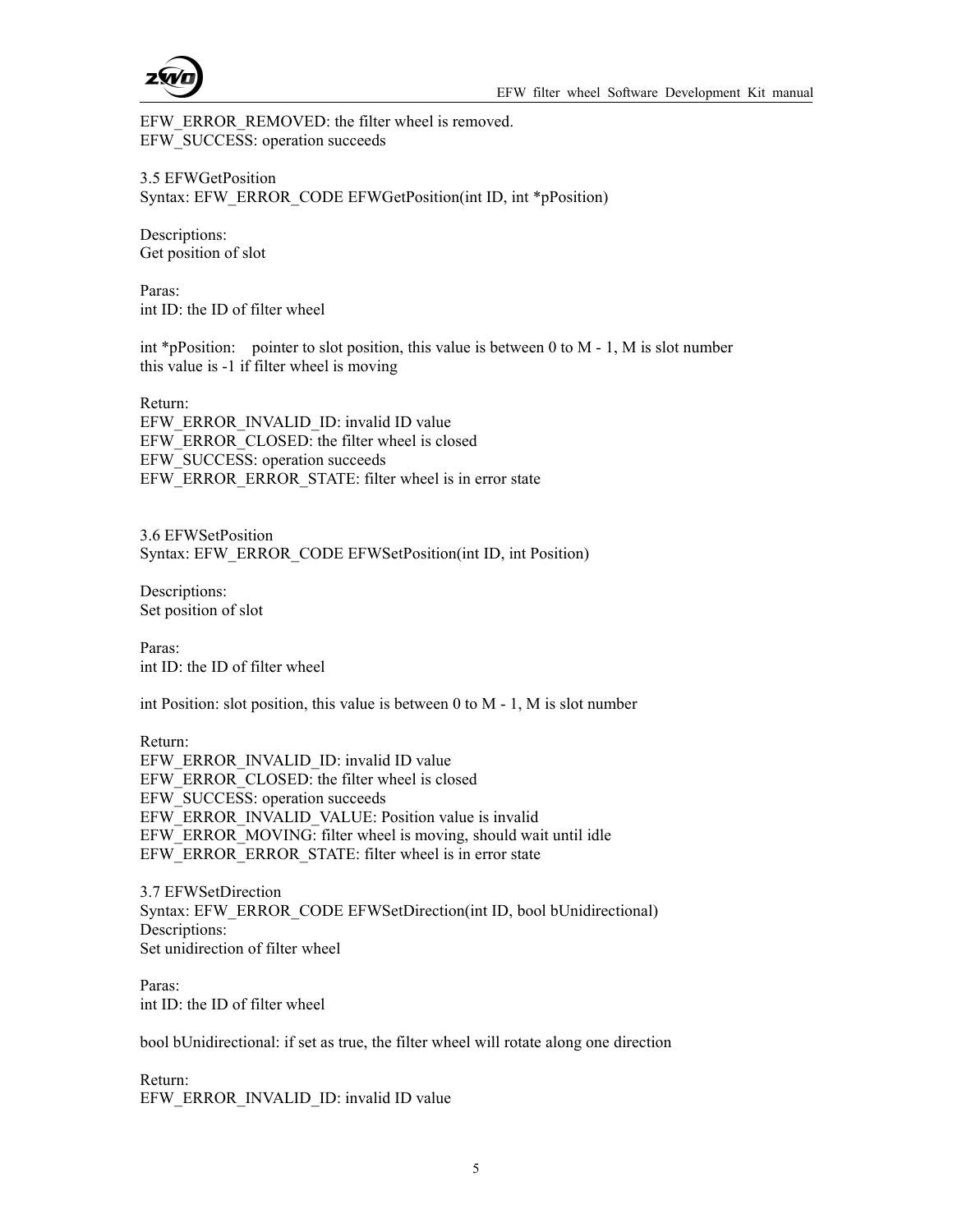

<span id="page-5-0"></span>EFW\_ERROR\_CLOSED: the filter wheel is closed EFW\_SUCCESS: operation succeeds

3.8 EFWGetDirection Syntax: EFW\_ERROR\_CODE EFWGetDirection(int ID, bool \*bUnidirectional)

Descriptions: Get unidirection of filter wheel

Paras: int ID: the ID of filter wheel

bool \*bUnidirectional: pointer to unidirection value .

Return: EFW\_ERROR\_INVALID\_ID: invalid ID value EFW\_ERROR\_CLOSED: the filter wheel is closed EFW\_SUCCESS: operation succeeds

3.9 EFWClose Syntax: EFW\_ERROR\_CODE EFWClose(int ID)

Descriptions: Close filter wheel

Paras: int ID: the ID of filter wheel

Return: EFW\_ERROR\_INVALID\_ID: invalid ID value EFW\_SUCCESS: operation succeeds

3.10 EFWGetProductIDs Syntax: int EFWGetProductIDs(int\* pPIDs)

Descriptions: get the product ID of each wheel, at first set pPIDs as 0 and get length and then malloc a buffer to load the PIDs

Paras: int\* pPIDs: pointer to array of PIDs

Return: length of the array.

3.11 EFWCalibrate Syntax: EFW\_ERROR\_CODE EFWCalibrate(int ID) Descriptions: calibrate filter wheel

Paras: int ID: the ID of filter wheel